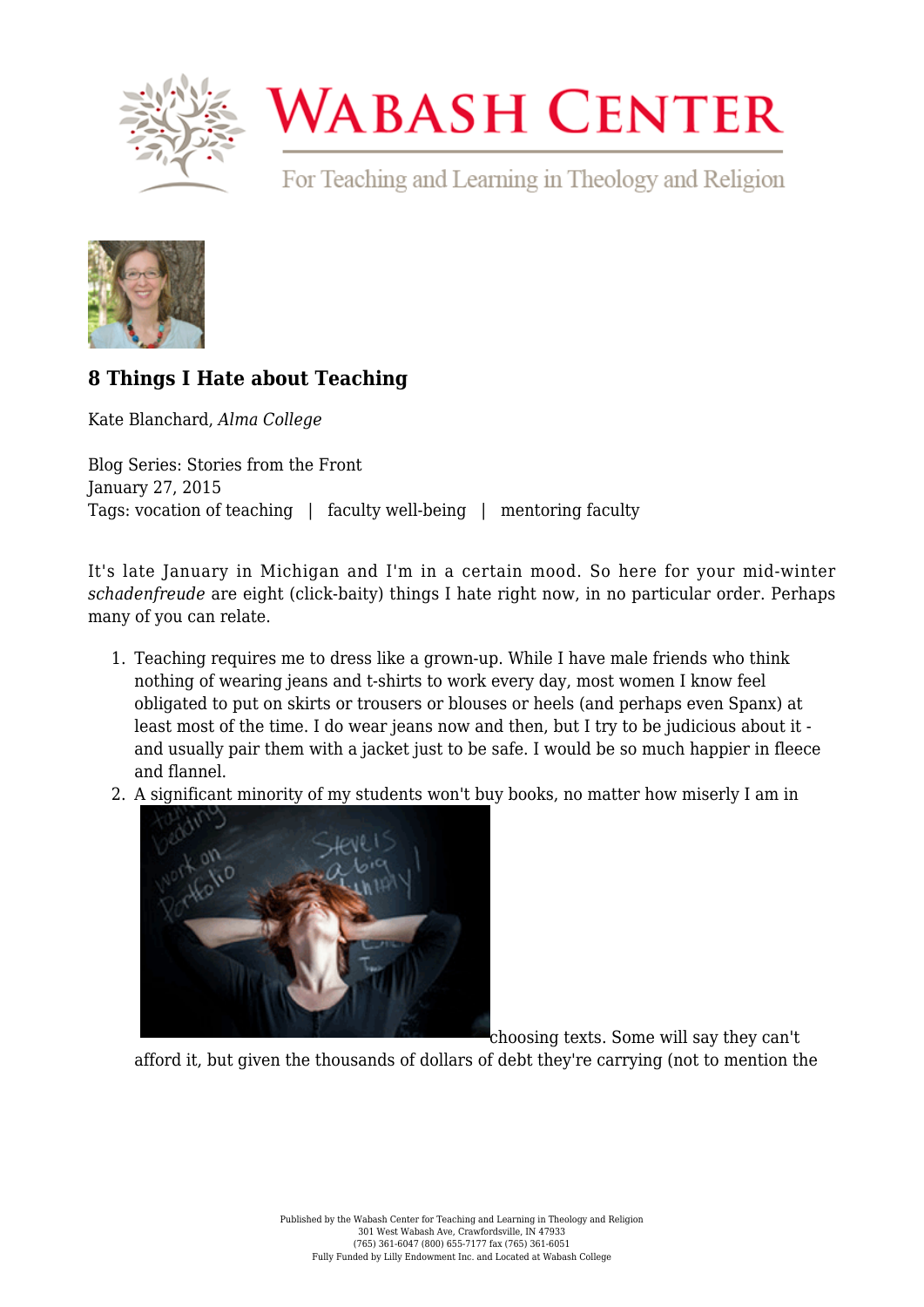expensive technology they all depend upon), I find it unpersuasive that a \$24 book is going to put them over the edge. Plus, I have discovered that some of them won't read even if I provide them with a copy.

- 3. Teaching is a bottomless well of ways to feel bad about myself. My classes are small. My evaluations are lukewarm. I've never won a teaching award. I used a reader instead of picking out my own articles. I cursed gratuitously. I lectured (using Power Point). I didn't lecture (using Power Point). I lost my patience. I was too nice. Someone looked sleepy today. I was sleepy today. There is truly no end to the narcissistic ways I can turn anything my students do into something wrong with me.
- 4. Teaching takes away from energy for research and writing. I don't claim that scholarly production is ever *impossible*, but besides being time-consuming teaching can also be quite intense, such that come Friday evening, binge-watching *The Fall* in my jammies (a totally random example, of course) seems much more attractive than spending the weekend in the library making myself smarter.
- 5. Teaching often feels pointless. Who cares about the humanities anymore? And anyway,



when I look at the news all I see are horrible people

doing horrible things for horrible reasons. What difference does it really make whether I teach religious studies, or whether I teach well?

- 6. Even though no one cares about the humanities anymore, religious studies inspires particularly weird reactions from students. No one feels threatened by a teacher who deconstructs *Frankenstein* or *Mona Lisa*, but deconstruct Genesis or a gospel and you are suddenly the evil antitheist from *God's Not Dead*. (Do biblicists at Christian schools have the same problem?)
- 7. The pay is embarrassingly terrible, relative to folks in other industries or at more prestigious schools. As an associate professor, I have yet to earn what my sister earned as a first-year public school teacher back in the early 2000s. Due to market changes, next year's brand-new professors at my own institution will earn significantly more than I do, right out of the starting gate.
- 8. I can't even enjoy hating teaching because of the insane number of contingent faculty in this country, many of them my dear friends, who live from term to term not knowing where next year's health benefits will come from. For me to complain about my work is to reveal myself for the heartless, entitled brat that I am [\[KB1\]](#page--1-0). I should be ashamed of myself for even thinking this stuff, much less saying it out loud (see # 3 above).

<span id="page-1-0"></span>I could go on, but you've probably had more than enough of my belly-aching. If you've been kind enough to stick with me thus far, I invite you to comment below with some of your own